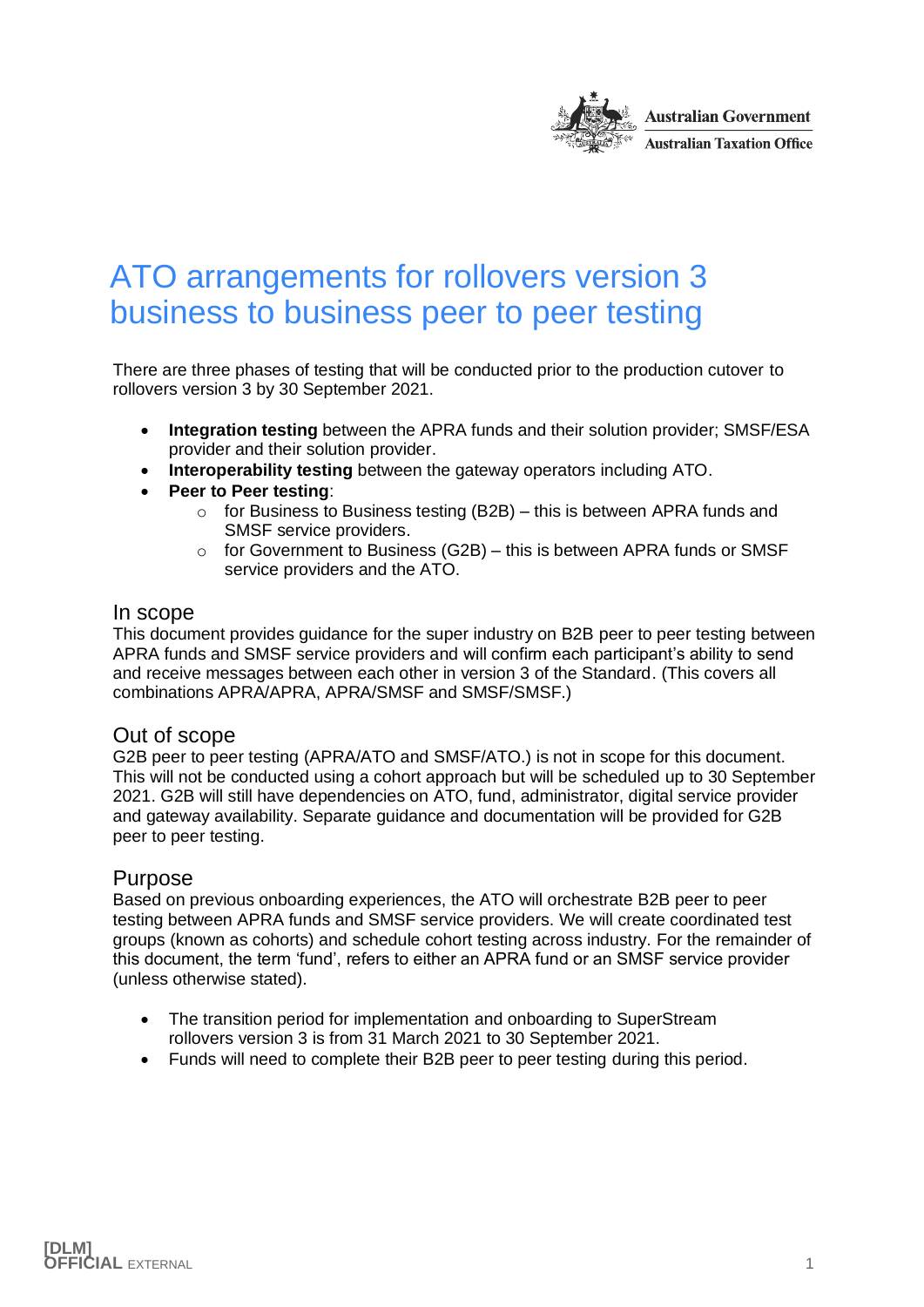## Approach

To facilitate an orderly process during the transition to production cutover, the ATO will orchestrate testing cohorts across industry for B2B peer to peer testing; this includes the creation and scheduling of cohort groups.

- Each cohort will have a designated ATO coordinator who will assist in managing the day to day process for each group - scheduling, testing, daily meetings and issues escalation and resolution. Cohorts will also have the support of representatives from the ATO's Digital Partnership Office and EST areas.
- Cohorts will be limited in size to better manage testing commitments and ensure coverage for all participants. Each cohort will consist of the following participants:
	- between two-four APRA funds (or their administrator/service provider)
	- one or two SMSF service providers
	- (at least) two Gateway providers.
- Each cohort will complete a series of testing scenarios with other participants in their group, prior to commencing readiness and production cutover activities.
- Test scenarios are outlined in the [Rollover V3 Conformance Testing Guide](https://softwaredevelopers.ato.gov.au/rolloverV3) and outline the steps involved in each of the peer-to peer test sequences listed for IRR and RTR messages, and the corresponding IRER and RTOR response messages.
	- Each test case should be performed by Funds taking on both a sending and receiving role. i.e. Fund A sending to Fund B, and then repeated with Fund B sending to Fund A.
	- Each test requires checking of both sending and receiving solution correctness.
	- Each fund should test with at least two or three cohort peers; one-two APRA funds, and zero-two SMSF service provider/s (depending on the particular entity, and the makeup of the cohort).
- The B2B peer to peer testing process is anticipated to take 10 business days to complete for each cohort, however this is only a guide and may vary by provider/fund, based on testing/implementation complexity and any issues which may arise. The ATO coordinator will endeavour to facilitate complete testing within the 10 business days, but extra support can be provided outside this period ('contingency days') where required.
- The first few cohorts will be limited in participants and tightly controlled. As we progress through the transition period, we anticipate increased flexibility in terms of the number of participants and scheduling of cohorts (as the process becomes bedded down, and lessons are learned from earlier cohorts).
- Funds may have multiple Unique Superannuation Identifiers (USIs) using the same registry system. In this scenario it is not necessary for every USI to complete separate/discrete peer to peer testing. We recommend testing be completed for the different registry systems. Funds must be satisfied they have successfully performed sufficient testing before updating their certification values.
- Once an APRA fund has passed peer to peer testing, other APRA funds sharing the same registry system, may be able to leverage off this, requiring less peer to peer testing (and focus on integration testing).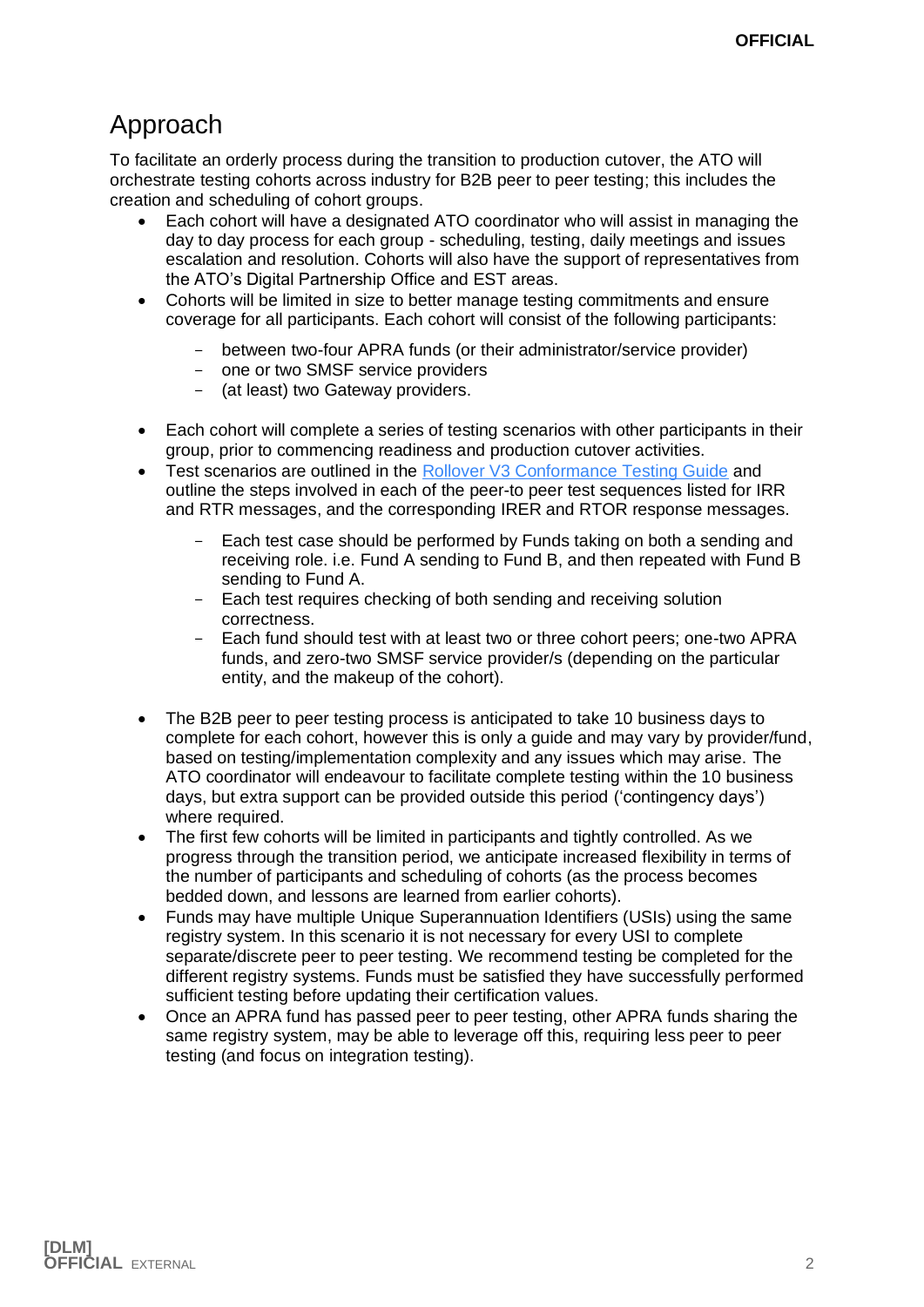### Process

#### **1. Cohort schedule**

- The ATO will create cohort groups based on SMSF Rollover  $v3$  readiness summary  $$ that is, funds with similar implementation timeframes will be grouped together (noting that SMSF service providers will be spread over multiple cohorts).
- Cohorts will be scheduled, and schedule details provided to each participant by their ATO coordinator.
- The ATO will contact the participants to confirm their place in their cohort **10 business days** prior to commencing peer to peer testing.
- Funds should notify their coordinator **as soon as possible** should they encounter any issues that may impact their ability to proceed with their given cohort.

**Note:** Where a fund encounters testing readiness issues and needs to move out of a cohort, we will re-schedule them into a later cohort group and testing timeframe, however we cannot make guarantees as to the timeliness of the new schedule. Cohorts are scheduled in advance and it may not be possible to add another fund at short notice. In such circumstances the remainder of the cohort will proceed (which may require another entity to enter the cohort to ensure all roles are filled), however if this is not possible the cohort will be moved in negotiation with all cohort participants.

#### **2. Entry criteria**

- Cohort participants **must** have completed integration testing with their solution provider(s) and Gateway, including fund and member validation capabilities.
- Gateways must have also completed interoperability testing with at least one other gateway (B2B interoperability).
- The ATO also recommends funds will have completed their G2B P2P EVTE testing prior to commencing B2B.

#### **3. Testing**

- All testing parties (sending and receiving) are expected to communicate directly with each other to ensure testing proceeds as planned.
- Any scheduling issues or unresolved concerns should be raised immediately with your ATO coordinator as we may need to facilitate different testing arrangements, depending upon the issue.
- Funds will be allocated (by their ATO coordinator) to do one-on-one testing between themselves and another participant in their cohort. Once one-on-one testing has been successfully completed, the fund can then commence testing with other members of the cohort (who have also completed their one-on-one testing).
- Tests are to be completed as per the test matrix (see Appendix B), which provides details of the tests required for each respective cohort pair.
- Refer to item 4 for an example of the daily run sheet of how the tests may be performed across the designated time slots.).
- All parties are expected to complete ALL test cases with their appointed cohort partners unless specific exemptions are agreed to by the ATO.

#### **4. Example: daily run sheet during the testing period**

- Daily stand-up meetings will be held at 9:00am each day to review the previous day's outcomes and confirm the current day's planned activities.
- Four time slots are scheduled for testing each day as follows, with one reserved slot for contingencies:
	- $\circ$  9:30-10:30 am TEST
	- $\circ$  10:30-11:30 am TEST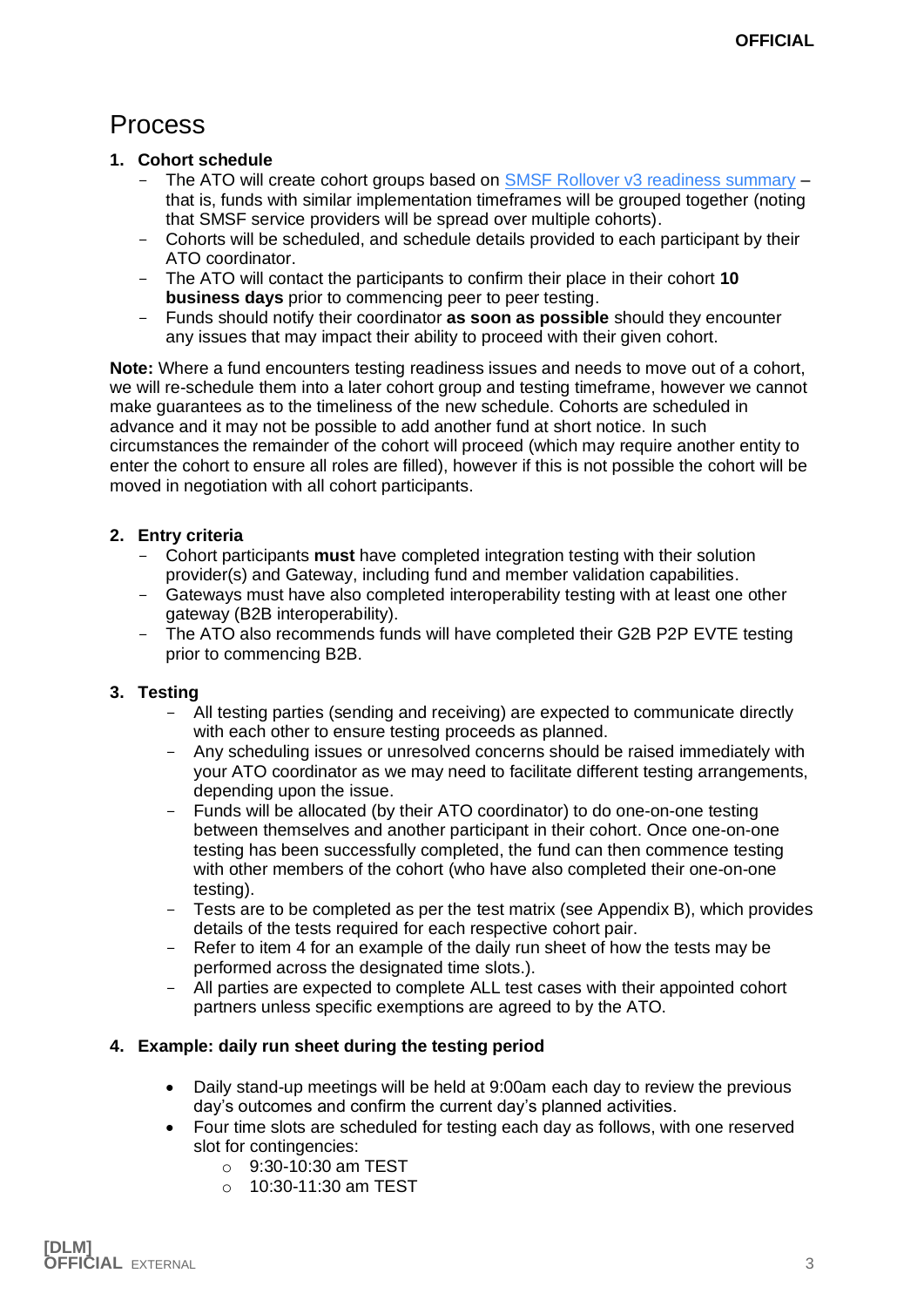- o 11.30-12.30 pm CONTINGENCY
- o 2:30-1:30 pm TEST
- o 1:30-2:30 pm TEST
- A further window for re-testing may be scheduled (5.00-6.00pm) if the ATO coordinator determines this is appropriate.
- Contingency days may also be invoked if necessary.

#### **5. Issues and troubleshooting**

- The parties to each message exchange are responsible for problem diagnosis, remediation and re-testing.
- The ATO should be alerted at the end of each time slot if there are any unresolved issues which are likely to result in tests not being completed or parties not being able to proceed to the next phase.
- If an issue arises which may impact multiple peers, the coordinator will advise the cohort of the issue, and that it is under active investigation.
- Any unresolved issues (per above) should be raised with your ATO coordinator to assist.

#### **6. Test results and scoring**

- Messages are assessed and rated by the receiving entity, as follows:
	- o **PASS** all test criteria have been successfully met for each step of the test case
	- o **FAIL** one or more criteria could not be completed due to receiving party issue
	- o **INCOMPLETE** one or more criteria could not be completed due to a sending party issue
	- o **NA** scoring entity is not completing this test with the respective testing party.
- Overall scoring for a fund will comprise a 'scoring matrix' (refer Appendix B) summarising each test case result for all funds in their peer group.
- In addition, where a receiving fund is unable to successfully receive and process messages or a sending fund is unable to send conforming messages, the scoring for a fund will be over-ridden to record a status of 'INCOMPLETE' pending further demonstration of live message exchange capability between itself and at least two peers. This must be evidenced to the ATO by the fund concerned and will be coordinated by your ATO coordinator.

#### **7. Daily Stand up meetings**

- Cohort participants must attend daily stand up meetings convened by the ATO.
- A standing agenda and details will be provided to participants upon commencement of their cohort's testing process.

#### **8. Exit criteria and production readiness**

- A fund will meet exit criteria when it has successfully completed each test in the test 'matrix'.
- Funds are not required to have completed tests with every other cohort peer.
- If a failure event has stopped completion of one or more test cases during any one day the ATO coordinator will advise how to proceed (options may be to use the contingency days or re-schedule a participant into another cohort group).
- Once exit criteria have been met, participants can proceed with readiness activities for production cutover; i.e. FVS updates, Access Manager permissions set up for SVS, SMSFmemberTICK, etc.